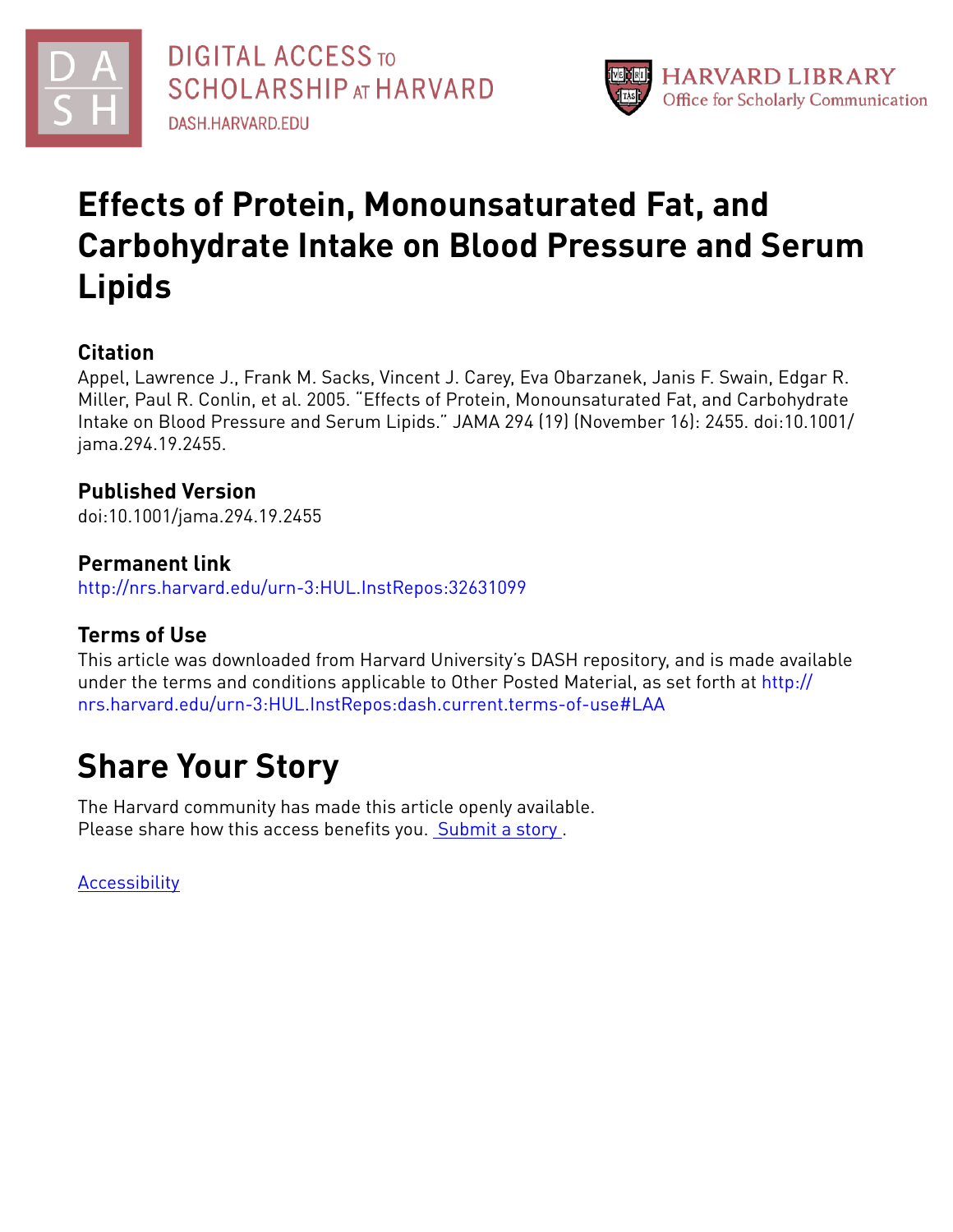# **Effects of Protein, Monounsaturated Fat, and Carbohydrate Intake on Blood Pressure and Serum Lipids**

Results of the OmniHeart Randomized Trial

| Lawrence J. Appel, MD, MPH      |  |
|---------------------------------|--|
| Frank M. Sacks, MD              |  |
| Vincent J. Carey, PhD           |  |
| Eva Obarzanek, PhD              |  |
| Janis F. Swain, MS, RD          |  |
| Edgar R. Miller III, MD, PhD    |  |
| Paul R. Conlin, MD              |  |
| Thomas P. Erlinger, MD, MPH     |  |
| Bernard A. Rosner, PhD          |  |
| Nancy M. Laranjo                |  |
| Jeanne Charleston, RN           |  |
| Phyllis McCarron, MS, RD        |  |
| Louise M. Bishop, RD            |  |
| for the OmniHeart Collaborative |  |
| Research Group                  |  |

ESPITE WIDESPREAD CONSEN-<br>
sus that a reduced intake of<br>
saturated fat lowers cardio-<br>
vascular disease (CVD) risk,<br>
the optimal type of macronutrient (prosus that a reduced intake of saturated fat lowers cardiovascular disease (CVD) risk, tein, unsaturated fat, or carbohydrate) that should replace saturated fat is uncertain. In the absence of convincing evidence that favors one macronutrient, reports from the Institute of Medi- $\text{cine}^1$  and the Adult Treatment Panel III<sup>2</sup> concluded that a wide range of macronutrients is acceptable.

Two major goals of dietary recommendations are to lower blood pressure and improve serum lipids, 2 of the primary determinants of CVD risk. A persuasive body of evidence has impli-

**For editorial comment see p 2497.**

**Context** Reduced intake of saturated fat is widely recommended for prevention of cardiovascular disease. The type of macronutrient that should replace saturated fat remains uncertain.

**Objective** To compare the effects of 3 healthful diets, each with reduced saturated fat intake, on blood pressure and serum lipids.

**Design, Setting, and Participants** Randomized, 3-period, crossover feeding study (April 2003 to June 2005) conducted in Baltimore, Md, and Boston, Mass. Participants were 164 adults with prehypertension or stage 1 hypertension. Each feeding period lasted 6 weeks and body weight was kept constant.

**Interventions** A diet rich in carbohydrates; a diet rich in protein, about half from plant sources; and a diet rich in unsaturated fat, predominantly monounsaturated fat.

**Main Outcome Measures** Systolic blood pressure and low-density lipoprotein cholesterol.

**Results** Blood pressure, low-density lipoprotein cholesterol, and estimated coronary heart disease risk were lower on each diet compared with baseline. Compared with the carbohydrate diet, the protein diet further decreased mean systolic blood pressure by 1.4 mm Hg ( $P = .002$ ) and by 3.5 mm Hg ( $P = .006$ ) among those with hypertension and decreased low-density lipoprotein cholesterol by 3.3 mg/dL (0.09 mmol/L; *P*=.01), highdensity lipoprotein cholesterol by 1.3 mg/dL (0.03 mmol/L; *P*=.02), and triglycerides by 15.7 mg/dL (0.18 mmol/L;  $P$ <.001). Compared with the carbohydrate diet, the unsaturated fat diet decreased systolic blood pressure by 1.3 mm Hg (*P* = .005) and by 2.9 mm Hg among those with hypertension ( $P = .02$ ), had no significant effect on lowdensity lipoprotein cholesterol, increased high-density lipoprotein cholesterol by 1.1 mg/dL (0.03 mmol/L; *P*=.03), and lowered triglycerides by 9.6 mg/dL (0.11 mmol/L; *P*=.02). Compared with the carbohydrate diet, estimated 10-year coronary heart disease risk was lower and similar on the protein and unsaturated fat diets.

**Conclusion** In the setting of a healthful diet, partial substitution of carbohydrate with either protein or monounsaturated fat can further lower blood pressure, improve lipid levels, and reduce estimated cardiovascular risk.

**Clinical Trials Registration** ClinicalTrials.gov Identifier: NCT00051350. *JAMA. 2005;294:2455-2464* www.jama.com

cated several aspects of diet in the etiology of elevated blood pressure. Early research documented the adverse effects of increased salt, insufficient potassium, elevated weight, and excess alcohol intake, and the beneficial effects of vegetarian dietary patterns.<sup>3,4</sup> Subsequently, in the Dietary Approaches to

Stop Hypertension (DASH) trials,<sup>5,6</sup> a carbohydrate-rich diet that emphasizes fruits, vegetables, and low-fat dairy prod-

**Author Affiliations and OmniHeart Researchers** are listed at the end of this article.

**Corresponding Author:** Lawrence J. Appel, MD, MPH, Johns Hopkins University, 2024 E Monument St, Suite 2-618, Baltimore, MD 21205-2223 (lappel@jhmi .edu).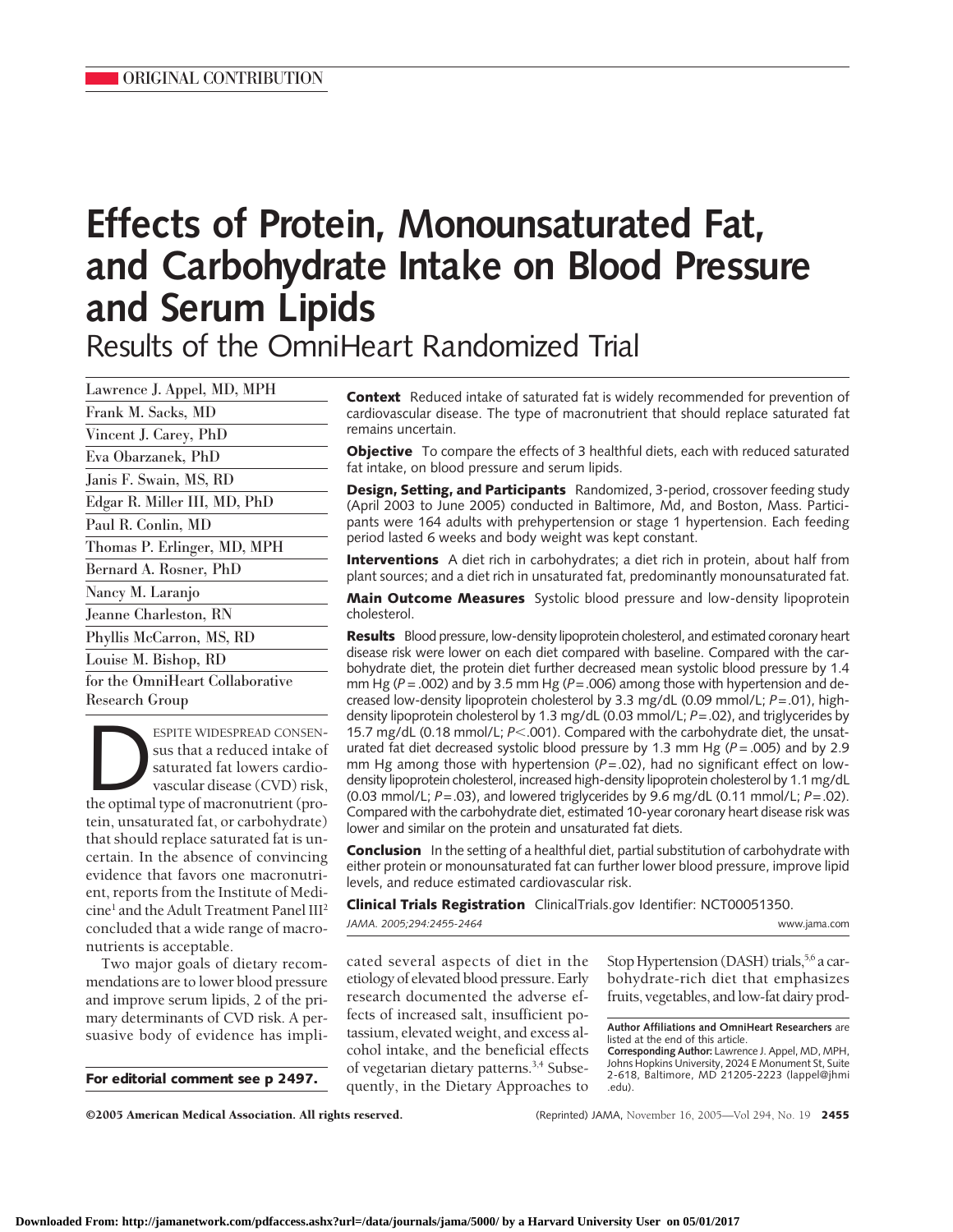ucts and that is reduced in saturated fat, total fat, and cholesterol, substantially lowered blood pressure.

The carbohydrate-rich diet usedin the DASH trials, commonly termed the DASH diet, is currently advocated in several scientific reports and guidelines, including the report of the 2005 Dietary Guidelines Scientific Advisory Committee.7 This diet meets the major nutrient recommendations established by the Institute of Medicine.<sup>8</sup> In addition to lowering blood pressure, the DASH diet lowers low-density lipoprotein (LDL) cholesterol.9,10 However, this diet also reduces high-density lipoprotein (HDL) cholesterol, which is inversely associated with CVD risk,<sup>2</sup> and has no effect on triglycerides, which is directly associated with CVD risk.<sup>11</sup> Whether partial replacement of carbohydrate with either unsaturated fat or protein can improve blood pressure and lipid risk factors is uncertain.

Some leading authorities have recommended diets rich in monounsaturated fats as a means to reduce CVD risk.<sup>12</sup> Such diets typically lower triglycerides and raise HDL cholesterol, but their effects on blood pressure have received scant attention. An expanding body of evidence suggests that diets rich in protein, particularly protein from plants, lower blood pressure<sup>13-16</sup> and reduce CVD risk.<sup>17,18</sup> In small feeding studies, increased protein intake from mixed sources had favorable effects on lip $ids$ <sup>19-21</sup>

In this setting, we conducted a randomized trial to compare the effects on blood pressure and serum lipids of 3 healthful diets, each reduced in saturated fat: a carbohydrate-rich diet, similar to the DASH diet; a diet rich in protein, approximately half from plant sources; and a diet rich in unsaturated fat, predominantly monounsaturated fat.

#### **METHODS**

The Optimal Macronutrient Intake Trial to Prevent Heart Disease (Omni-Heart) was an investigator-initiated, National Heart, Lung, and Blood Institute–funded feeding study with a randomized, 3-period crossover design.<sup>22</sup> Two clinical centers ( Johns Hopkins Medical Institutions and Brigham and Women's Hospital) and a coordinating unit at Brigham and Women's Hospital conducted the trial. Institutional review boards at each center and an independent data and safety monitoring board approved the protocol and monitored the trial. Each participant provided written informed consent.

#### **Participants**

Trial participants were generally healthy adults, aged 30 years and older, with a systolic blood pressure of 120 to 159 mm Hg or a diastolic blood pressure of 80 to 99 mm Hg. This range includes individuals with prehypertension (systolic, 120-139 mm Hg or diastolic, 80-89 mm Hg) and stage 1 hypertension (systolic, 140-159 mm Hg or diastolic, 90-99 mm Hg). Prehypertensive individuals are a group at high risk of developing hypertension and CVD, justifying special attempts to lower blood pressure.23

Major exclusion criteria were diabetes, active or prior CVD, LDL cholesterol greater than  $220$  mg/dL ( $>5.70$ mmol/L), fasting triglycerides greater than 750 mg/dL (>8.48 mmol/L), weight more than 350 lb  $(>159$  kg), taking medications that affect blood pressure or blood lipid levels, unwillingness to stop taking vitamin and mineral supplements, and alcoholic beverage intake of more than 14 drinks per week. Mass mailing of brochures and advertisements were primary recruitment strategies. Because of the disproportionate burden of CVD in African Americans, a recruitment goal was to achieve a cohort that was about 50% African American. Race and ethnicity were selfreported. The first participants began the

|                                                      | Diet           |                |                        |  |
|------------------------------------------------------|----------------|----------------|------------------------|--|
|                                                      | Carbohydrate*  | Protein        | <b>Unsaturated Fat</b> |  |
| Nutrient targets, kcal%†                             |                |                |                        |  |
| Fat                                                  | 27             | 27             | 37                     |  |
| Saturated                                            | 6              | 6              | 6                      |  |
| Monounsaturated                                      | 13             | 13             | 21                     |  |
| Polyunsaturated                                      | 8              | 8              | 10                     |  |
| Carbohydrate <sup>+</sup>                            | 58             | 48             | 48                     |  |
| Protein                                              | 15             | 25             | 15                     |  |
| Meat                                                 | 5.5            | 9              | 5.5                    |  |
| Dairy                                                | $\overline{4}$ | $\overline{4}$ | 4                      |  |
| Plant <sub>§</sub>                                   | 5.5            | 12             | 5.5                    |  |
| Food groups, servings/d                              |                |                |                        |  |
| Fruit and juices                                     | 6.6            | 3.8            | 4.8                    |  |
| Vegetables                                           | 4.4            | 5.4            | 6.3                    |  |
| Grains                                               | 5.3            | 5              | 4.3                    |  |
| Low-fat dairy products                               | 1.4            | 2.3            | 1.6                    |  |
| High-fat dairy products                              | 0.7            | 0.2            | 0.3                    |  |
| Legumes, nuts, seeds, and other<br>vegetable protein | 1.3            | 3              | 1.2                    |  |
| Beef, pork, and ham                                  | 0.9            | 1.1            | 1                      |  |
| Poultry                                              | 1.6            | 2.6            | 1.8                    |  |
| Fish                                                 | 1.1            | 1.3            | 1                      |  |
| Egg product substitutes                              | 0.2            | 1.1            | 0.1                    |  |
| Desserts and sweets                                  | 4.6            | 2.5            | 1.7                    |  |
| Fats and oils                                        | 6              | 3.5            | 12                     |  |

**Table 1.** Nutrient Targets and Average Daily Servings of Foods by Diet at 2100 kcal

\*The carbohydrate diet replicated the nutrient profile of the Dietary Approaches to Stop Hypertension (DASH) diet ex-<br>-cept that the percentage of kilocalories from protein and carbohydrates in the DASH diet were 18% and 5 spectively. †By design, the following nutrient targets were similar in each diet: cholesterol lower than 150 mg/d; fiber more than 30

g/d; sodium 2300 mg/d, potassium 4700 mg/d, magnesium 500 mg/d, and calcium 1200 mg/d. ‡The total dietary glycemic index of the 3 diets was moderate and similar (68 in the carbohydrate, 71 in the protein, and 75

in the unsaturated fat diets). §The average daily intake of soy protein was 0.5 g in the carbohydrate, 7.3 g in the protein, and 0.5 g in the unsaturated fat diets.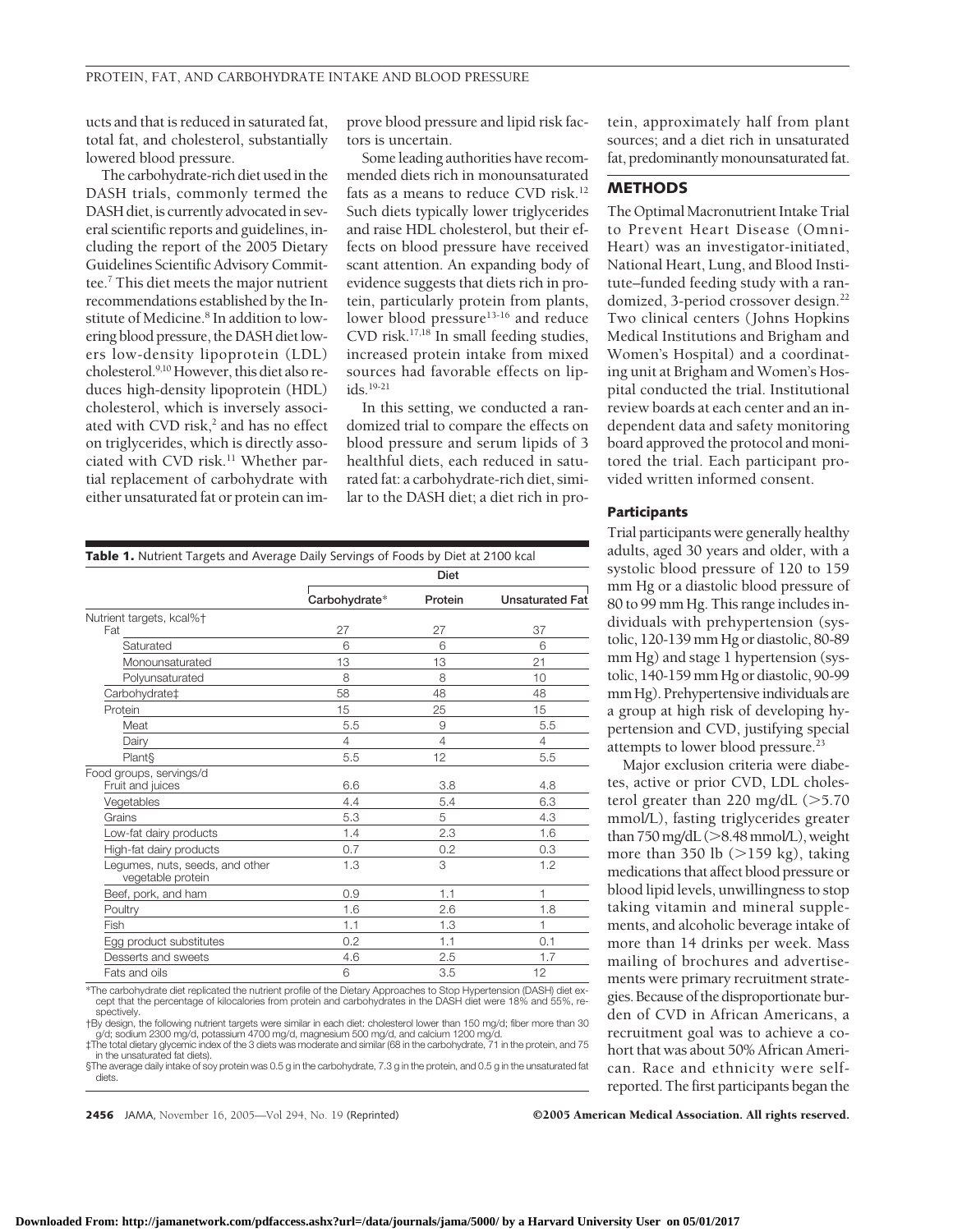protocol in April 2003; the last participants ended the study in June 2005.

#### **Participant Flow**

During 3 screening visits, eligibility was ascertained and baseline data were collected. After a 6-day run-in period, in which participants ate 2 days of meals from each study diet, they were randomly assigned to 1 of 6 sequences of the 3 diets. Randomization assignments were generated centrally by a computer program and were stratified by clinic.At each clinical center, an unblinded staff member opened a sealed, opaque envelope with the randomized diet sequence. Each feeding period lasted 6 weeks. A washout period of 2 to 4 weeks separated the feeding periods. During the washout, participants ate their own food.

#### **Study Diets**

**TABLE 1** displays the nutrient targets for each diet and the average estimated servings per day of foods for the 2100 kcal version of the diets. **TABLE 2** displays a sample, 1-day set of meals. The primary distinguishing feature of the 3 diets is their macronutrient composition. By design, each diet was reduced in saturated fat, cholesterol, and sodium, and rich in fruits, vegetables, fi-

Table 2. Sample Menus From the OmniHeart Study

ber, potassium, and other minerals at recommended levels.7

The carbohydrate diet used in this trial is similar to the DASH diet, except that the carbohydrate intake of the DASH diet was 55% of kcal vs 58% of kcal in the carbohydrate diet and the protein intake of the DASH diet was 18% of kcal vs 15% of kcal in the carbohydrate diet. The protein intake was reduced to 15% of kcal to achieve a 10% of kcal contrast with the protein diet. Approximately two thirds of the increase in protein from the carbohydrate to the protein diets came from plants (legumes, grains, nuts, and seeds). However, sources of protein were varied and also included meat, poultry, egg product substitutes, and dairy products. The protein diet included some soy products, but the amount was low, on average just 7.3 g per day. The unsaturated fat diet emphasized monounsaturated fat. This diet included olive, canola, and safflower oils, as well as a variety of nuts and seeds, to meet its target fatty acid distributions. The type of carbohydrate in each diet was similar, as indicated by the total dietary glycemic index (68 in carbohydrate diet, 71 in the protein diet, and 75 in unsaturated fat diet, relative to the white bread index).<sup>24</sup>

#### **Controlled Feeding**

A 7-day menu cycle at 5 caloric levels (1600, 2100, 2600, 3100, and 3600 kcal) was developed for each diet. Menus were designed using commonly available foods. Throughout the feeding periods, participants were provided all of their food, which was prepared in research kitchens. On each weekday, participants ate their main meal on-site. All othermeals were consumed off-site. Participants were instructed to drink no more than 3 caffeinated beverages and no more than 2 alcoholic beverages per day. Weight was measured each weekday and was kept stable by adjusting caloric levels, by adding 100-kcal cookies with the nutrient content of the assigned diet, or both. The goal was to keep weight within 2% of their baseline weight. Participants were advised to maintain their samelevel of exercise and alcohol consumption as before the trial. For each day of controlled feeding, participants completed a diaryin which they indicated whether they ate any nonstudy foods and whether they did not eat all study foods.

#### **Measurements**

Participants and personnel involved in collection of outcome data were masked

|                  | Diet                                                                                                                                                                                                                            |                                                                                                                                                                        |                                                                                                                                                                                                                                      |  |  |  |
|------------------|---------------------------------------------------------------------------------------------------------------------------------------------------------------------------------------------------------------------------------|------------------------------------------------------------------------------------------------------------------------------------------------------------------------|--------------------------------------------------------------------------------------------------------------------------------------------------------------------------------------------------------------------------------------|--|--|--|
|                  | Carbohydrate                                                                                                                                                                                                                    | Protein                                                                                                                                                                | <b>Unsaturated Fat</b>                                                                                                                                                                                                               |  |  |  |
| <b>Breakfast</b> | Grapefruit juice<br>Multi-bran cereal<br>Skim milk<br>Banana                                                                                                                                                                    | Tomato juice<br>Scrambled egg substitute with low-fat<br>shredded cheese<br>Hot cereal: bulgur wheat with soy, olive oil<br>margarine, raisins, and sugar<br>Skim milk | Orange juice<br>Cereal with raisins, skim milk<br>White bread toast with olive oil margarine and<br>jelly                                                                                                                            |  |  |  |
| Lunch            | Chicken sandwich: whole wheat<br>bread, chicken breast,<br>mayonnaise<br>Salad: lettuce with olive oil.<br>Trail mix: almonds, dried apricots                                                                                   | Vegetarian burger: hamburger roll,<br>vegetarian patty, barbegue sauce,<br>lettuce with tomato slices<br>Broccoli salad<br>Unsalted potato chips<br>Chocolate pudding  | Chicken sandwich: white bread, chicken breast,<br>barbeque sauce, olive oil margarine<br>Olive oil potato chips<br>Spinach salad with tomato and olive oil balsamic<br>dressing<br>Broccoli salad with safflower oil<br>Tomato juice |  |  |  |
| Dinner           | Penne bean pasta with spinach,<br>tomatoes, and olive oil,* beef<br>meatballs, parmesan cheese<br>Tossed salad: romaine lettuce, cherry<br>tomatoes, Italian dressing with<br>safflower oil<br>Fresh grapes<br>Peppermint patty | Black bean taco: black beans and wheat<br>protein with vegetables, 3-grain pilaf<br>with olive oil*<br>Tortilla chips<br>Chicken breast<br>Fresh orange<br>Skim milk   | Black bean taco: black beans with vegetables,<br>3-grain pilaf with olive oil*<br>Tortilla chips<br>Carrots, cooked<br>Pecan cookie<br>Skim milk                                                                                     |  |  |  |
| Snack            | Small fresh apple<br>Yogurt                                                                                                                                                                                                     | Cottage cheese–fat free<br>Mandarin oranges<br>Almonds                                                                                                                 | Mandarin oranges<br><b>Almonds</b>                                                                                                                                                                                                   |  |  |  |

\*While each diet provided olive oil, the quantities provided in the unsaturated fat diet exceeded that provided in the carbohydrate and protein diets.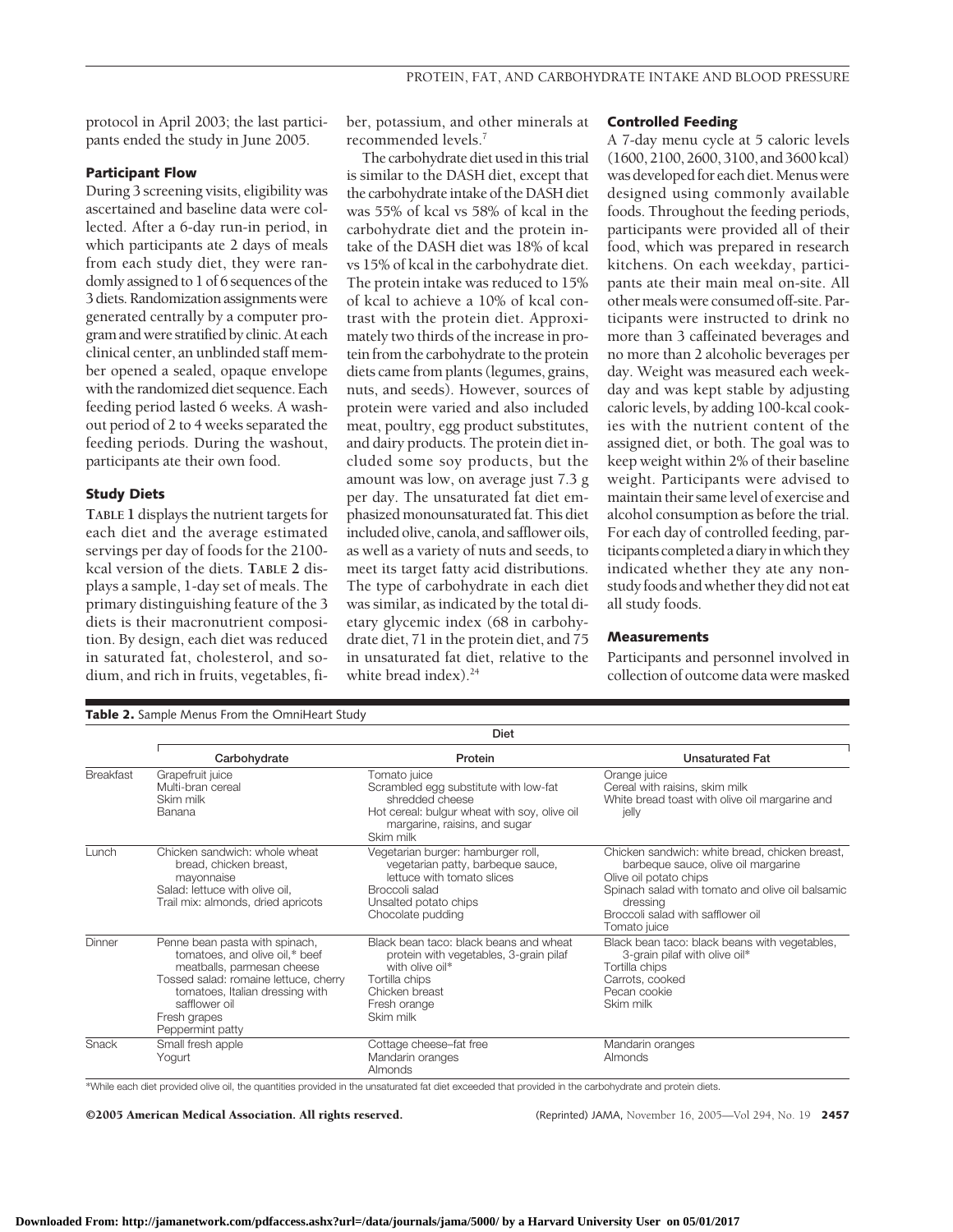to diet sequence. Blood pressure was measured at each screening visit and at 1 visit during the run-in period. During each feeding period, blood pressure was measured at one visit each week during the first 4 weeks and at 5 visits during the last 10 days (at least 2 visits during the final 5 days). At each visit, 3 readings were obtained in the seated position by trained and certified observers. Blood pressure was determined by the OMRON HEM-907 device (Omron Healthcare Inc, Bannockburn, Ill) for persons requiring a normal adult or large adult cuff and from the SpaceLabs 90207 device (Space Labs Inc, Redmond, Wash) for persons requiring a thigh cuff. Both devices have been validated.<sup>25,26</sup> Baseline blood pressure was the average of all measurements obtained during the 3

screening visits. End-of-period blood pressure was the average of all readings obtained during the 5 visits over the last 10 days of each period.

Blood samples after an 8- to 12 hour fast were collected during a screening visit and at weeks 4 and 6 of each feeding period. Measurements obtained at 4 weeks were compared with values at 6 weeks to determine whether a steady state had been reached. Blood samples were collected and then centrifuged. The resulting serum was frozen at –70°C and shipped in batches to the Core Laboratory for Clinical Studies (Washington University School of Medicine, St Louis, Mo). Conventional enzymatic assays were used to measure total triglycerides, total cholesterol, and HDL cholesterol levels.

Low-density lipoprotein cholesterol levels were estimated by the Friedewald equation for specimens with a triglyceride concentration below 400 mg/dL (10.36 mmol/L).27 Non–high-density lipoprotein cholesterol levels were calculated as the difference between total cholesterol and HDL cholesterol levels.

Twenty-four-hour urine collections were obtained at baseline prior to feeding and once during the last 2 weeks of each feeding period. At the end of each feeding period, participants completed a self-administered, 15-item symptom checklist and a physical activity questionnaire.

#### **Analytic Considerations**

Of primary interest were the contrasts between the carbohydrate and protein di-



**2458** JAMA, November 16, 2005—Vol 294, No. 19 (Reprinted) ©2005 American Medical Association. All rights reserved.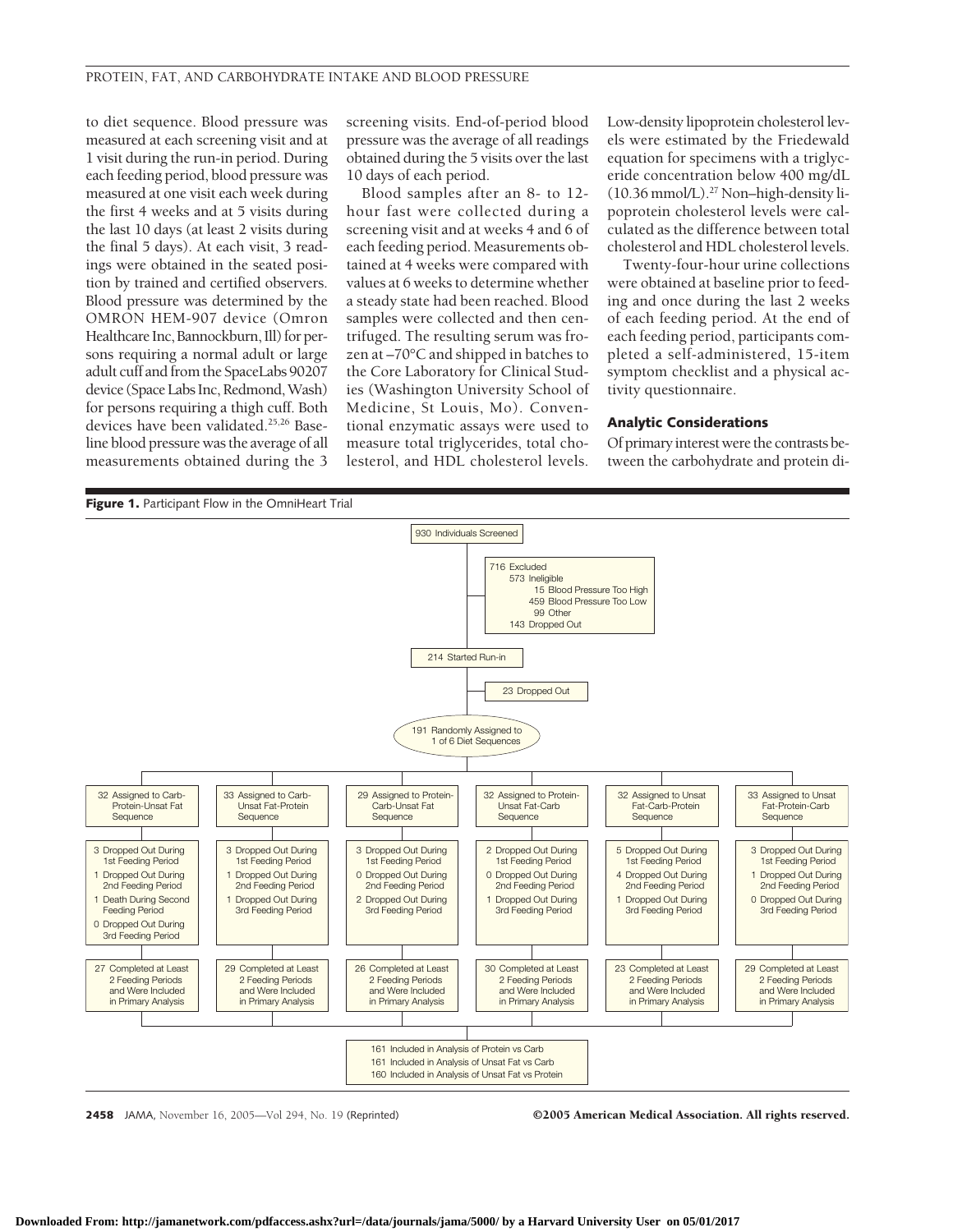ets and between the carbohydrate and unsaturated fat diets. The contrast between the protein and unsaturated fat diets was of secondary interest. Systolic blood pressure and LDL cholesterol were coprimary outcomes. Diastolic blood pressure, triglycerides, and HDL cholesterol were secondary outcomes, and total cholesterol and non-HDL cholesterol were other prespecified outcomes. For each outcome, both overall and in subgroups, between-diet differences in endof-period measurements were used to perform paired *t* tests of the hypothesis that the mean between-diet difference was 0. In each analysis, statistical significance was defined by  $P < .05$  (2sided) without adjustment for multiple comparisons. There was no evidence of differential carryover effects between diets.28 Protocol-specified subgroups included sex, race, and subgroups defined by baseline levels above and below conventional diagnostic thresholds. In addition to between-diet differences, mean (95% confidence interval [CI]) change from baseline to the end of the feeding period are reported. Primary analyses were performed using SAS version 8 (SAS Institute Inc, Cary, NC).

The primary results of this crossover trial derive from an analysis of efficacy on a per protocol basis. Participants qualified for inclusion in the primary analyses if they had measurements of both blood pressure and lipid levels in at least 2 of the 3 diet periods. For these analyses, no imputation of missing data occurred. Sensitivity analyses were performed to understand the impact of missing data and to verify that parametric methods were appropriate. Missing data, that is, between-diet differences in outcomes, were replaced with 0 or with differences from model-based multiple imputation.29 Nonparametric (Wilcoxon rank-based and permutation-based) tests were also performed. Analysis of covariance was used to assess the effects of weight change on trial outcomes.

To estimate the overall effects of risk factor changes, we calculated the average 10-year risk of coronary heart disease (CHD) at baseline and in each diet by applying individual level data to the

Framingham risk equation $30$  and the Prospective Cardiovascular Munster (PROCAM) risk equation.31

The target sample size of 160 provided 90% power to detect a mean between-diet difference of 1.7 mm Hg in systolic blood pressure and 5.9 mg/dL (0.15 mmol/L) in LDL cholesterol.

## **RESULTS**

### **Participants**

Twenty-six persons dropped out prior to outcome ascertainment in the second period (19 during the first and 7 during the second period, **FIGURE 1**). These 26 persons were evenly distributed across diets (10 in the carbohydrate, 7 in the protein, and 9 in the unsaturated fat diets). One participant while assigned to the protein diet died after surgery; his death was unrelated to the study. A total of 164 persons completed at least 2 feeding periods (**TABLE 3**); 159 completed all 3 periods.

**Adherence.** Participants consumed each diet for an average of 41 days (**TABLE 4**). According to participant selfreports, adherence was high, ie, all study food was consumed and no nonstudy food was eaten on 95% to 96% of persondays on each diet. From run-in to the end of the first period, weight fell by an average of about 1 kg. However, mean endof-period weights were similar across the 3 diets, as was mean energy intake, alcohol beverage intake, physical activity and urinary excretion of sodium, potassium and phosphorus. Mean urine urea nitrogen, reflecting protein intake, was highest on the protein diet.

**Outcomes**. *Changes From Baseline.* Compared with baseline, systolic and diastolic blood pressure and levels of LDL, total, and HDL cholesterol were lower on each diet (**TABLE 5**). High-density lipoprotein cholesterol levels decreased from baseline on the carbohydrate and protein diets but were unchanged on the unsaturated fat diet. Compared with baseline, triglyceride levels were lower on the protein and unsaturated fat diets but not on the carbohydrate diet.

*Between-Diet Contrasts.* **FIGURE 2** shows the mean (95% CI) betweendiet differences.

**Table 3.** Baseline Characteristics of Participants  $(n - 164)$ 

| $\mu$ and copanics $\mu_1 - \mu_2$                    |           |                        |
|-------------------------------------------------------|-----------|------------------------|
| Age, mean (SD), y<br>Women, No. (%)                   |           | 53.6 (10.9)<br>73 (45) |
| Race, No. (%)                                         |           |                        |
| African American                                      |           | 90(55)                 |
| Non-Hispanic white                                    |           | 65 (40)                |
| Other                                                 |           | 9(6)                   |
| Weight, mean (SD), kg                                 |           | 87.3 (18.7)            |
| Body mass index, mean (SD)*                           | 30.2(6.1) |                        |
| Obesity status, No. (%)                               |           |                        |
| Not overweight or obese                               |           | 34 (21)                |
| Overweight                                            |           | 57 (34)                |
| Obese                                                 |           | 73 (45)                |
| Alcohol intake                                        |           |                        |
| Drink any alcohol, No. (%)                            |           | 73 (45)                |
| Servings/wk among drinkers,                           |           | 4(4)                   |
| mean (SD)                                             |           |                        |
| Education, No. (%)                                    |           |                        |
| ≤High school                                          |           | 33 (20)                |
| Some college                                          |           | 56 (34)                |
| College graduate                                      |           | 75 (46)                |
| Annual household income, \$, No. (%)                  |           |                        |
| $<$ 30000                                             |           | 52 (33)                |
| 30 000 to 59 999                                      |           | 60 (38)                |
| $\geq 60000$                                          |           | 45 (29)                |
| Smoking, No. (%)                                      |           |                        |
| Current                                               |           | 18 (11)                |
| Former                                                |           | 46 (28)                |
| Never                                                 | 100 (61)  |                        |
| Postmenopausal, No. (%)†                              |           | 53 (73)                |
| Urinary electrolyte excretion,                        |           |                        |
| mean (SD), mg/24 h                                    |           |                        |
| Sodium                                                |           | 3378 (1470)            |
| Potassium                                             |           | 2424 (1173)            |
| *Body mass index is calculated as weight in kilograms |           |                        |
| divided by the square of height in meters.            |           |                        |

†Among the 73 women enrolled in the trial.

*Blood Pressure.* Compared with the carbohydrate diet, both the protein and unsaturated fat diets significantly lowered systolic and diastolic blood pressure in all participants and in those who were hypertensive. In prehypertensive participants, the protein and the unsaturated fat diets each lowered blood pressure similarly, but blood pressure reductions were statistically significant only for the protein diet. Of the 32 persons who were hypertensive at baseline, 12 (38%) remained hypertensive on the carbohydrate, 7 (22%) on the protein, and 6 (19%) on the unsaturated fat diets.

*Lipids.* The protein diet but not the unsaturated fat diet significantly lowered LDL cholesterol levels compared with the carbohydrate diet. The protein diet significantly reduced HDL cholesterol levels compared with the carbohydrate and the unsaturated fat diets, whereas the unsaturated fat diet significantly increased HDL cholesterol levels compared with the carbohy-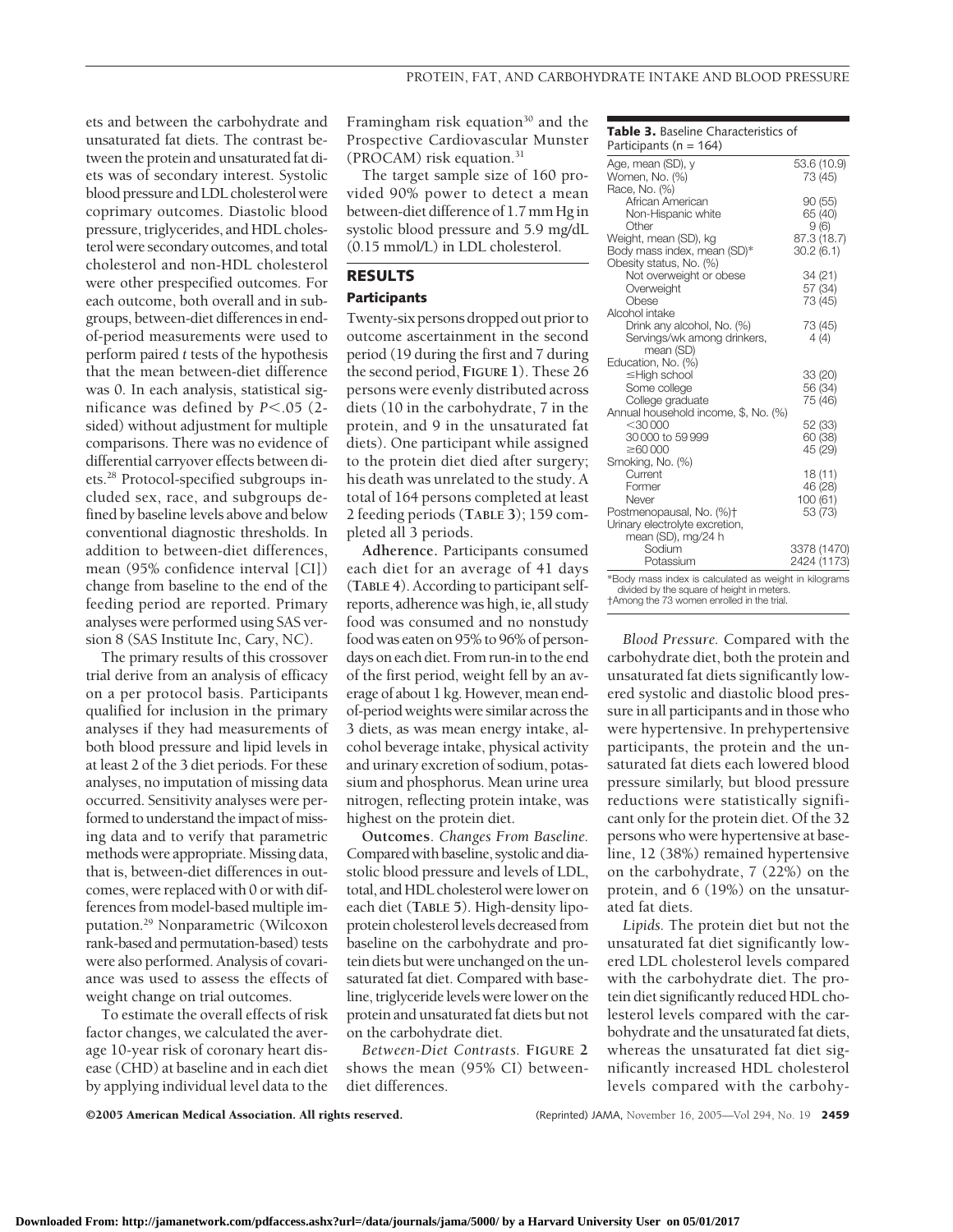drate diet. Compared with the carbohydrate diet, both the protein and the unsaturated fat diets significantly lowered triglyceride, total cholesterol, and non-HDL cholesterol levels. The protein diet also lowered triglyceride and total cholesterol levels compared with the unsaturated fat diet.

#### **Sensitivity Analyses**

Sensitivity analyses (nonparametric tests, imputation of missing values with 0 difference, imputation with differences from multiple imputation models, adjustment for weight) yielded results that were virtually identical to the primary analyses. Under the model-

| <b>Table 4.</b> Measures of Adherence and Potential Confounders by Diet |               |              |                        |  |  |
|-------------------------------------------------------------------------|---------------|--------------|------------------------|--|--|
|                                                                         | <b>Diet</b>   |              |                        |  |  |
|                                                                         | Carbohydrate  | Protein      | <b>Unsaturated Fat</b> |  |  |
| Measures of adherence                                                   |               |              |                        |  |  |
| No. of feeding days, mean (SD)                                          | 41 (1.0)      | 41(0.8)      | 41 (0.9)               |  |  |
| Energy intake, mean (SD), kcal/d*                                       | 2599 (578)    | 2558 (538)   | 2564 (556)             |  |  |
| Person-days of perfect adherence, %†                                    | 96            | 95           | 96                     |  |  |
| Weight, mean (SD), kg <sup>+</sup>                                      | 86.3 (18.2)   | 86.0 (18.2)  | 86.7 (18.4)            |  |  |
| Physical activity, No. (%)\$                                            | 36 (22)       | 30(19)       | 37(23)                 |  |  |
| Alcohol beverage intake, mean (SD), oz/d                                | 1.9(5.5)      | 2.1(6.0)     | 2.1(5.9)               |  |  |
| Urinary excretion, mean (SD), mg/d                                      |               |              |                        |  |  |
| Sodium                                                                  | 2674 (1387)   | 2605 (1295)  | 2524 (1293)            |  |  |
| Potassium                                                               | 3296 (1584)   | 3194 (1489)  | 3535 (1883)            |  |  |
| Urea nitrogen                                                           | 11 148 (5172) | 15340 (7091) | 11 227 (5382)          |  |  |
| Phosphorus                                                              | 845 (422)     | 916 (450)    | 813 (428)              |  |  |
| Creatinine                                                              | 1.6(0.8)      | 1.5(0.7)     | 1.6(0.8)               |  |  |

\*Sum of kilocalories from the provided meals and supplemental cookies. †Perfect adherence is self-report of all study food eaten and no nonstudy food eaten expressed as a percentage of person-days of feeding.

‡Mean during last week of feeding. §Percent reporting moderate or vigorous physical activity on 4 or more days per week.

**Table 5.** Baseline Levels of Risk Factors and Changes From Baseline by Diet

Ounces per day of beverages that contain alcohol.

based multiple imputation, the protein diet compared with the carbohydrate diet reduced systolic blood pressure by a mean of 1.5 mm Hg (*P*=.001) vs 1.4 mm Hg (*P* = .002) for primary analysis, and the unsaturated diet compared with the carbohydrate diet reduced systolic blood pressure by a mean of 1.4 mm Hg (*P*=.003) vs 1.3 mm Hg  $(P = .005)$  for the primary analysis. Results from lipid analyses at week 4 were similar to the corresponding primary analyses at week 6.

#### **Subgroup Analyses**

The pattern of results was similar in subgroups defined by sex and race. However, results were not always statistically significant, possibly because of reduced sample size.Compared with the carbohydrate diet, the protein diet decreased systolic blood pressure by a mean of 1.5 mm Hg (*P*=.009) in African Americans, 1.4 mm Hg (*P*=.06) in non–African Americans, 1.1 mm Hg (*P*=.10)inmen, and 1.9mm Hg (*P*=.003) in women while the unsaturated fat diet lowered systolic blood pressure by a mean of 1.2 mm Hg (*P*=.05) in African Ameri-

|                                    |        |                       | Mean (95% Confidence Interval) Change From Baseline by Diet |                                |                                |  |
|------------------------------------|--------|-----------------------|-------------------------------------------------------------|--------------------------------|--------------------------------|--|
|                                    | $No.*$ | Mean (SD) at Baseline | Carbohydrate                                                | Protein                        | <b>Unsaturated Fat</b>         |  |
| Blood pressure, mm Hat<br>Systolic |        |                       |                                                             |                                |                                |  |
| All                                | 164    | 131.2 (9.4)           | $-8.2$ ( $-9.6$ to $-6.8$ )                                 | $-9.5$ ( $-10.9$ to $-8.2$ )   | $-9.3$ ( $-10.6$ to $-8.0$ )   |  |
| Stage 1 hypertension               | 32     | 146.5(5.7)            | $-12.9$ ( $-16.6$ to $-9.2$ )                               | $-16.1$ ( $-19.7$ to $-12.5$ ) | $-15.8$ ( $-19.4$ to $-12.3$ ) |  |
| Prehypertension                    | 132    | 127.5(5.5)            | $-7.0$ ( $-8.5$ to $-5.6$ )                                 | $-8.0$ ( $-9.3$ to $-6.6$ )    | $-7.7$ ( $-8.9$ to $-6.4$ )    |  |
| <b>Diastolic</b><br>All            | 164    | 77.0 (8.2)            | $-4.1$ ( $-5.0$ to $-3.3$ )                                 | $-5.2$ (-6.1 to $-4.4$ )       | $-4.8$ ( $-5.6$ to $-4.0$ )    |  |
| Stage 1 hypertension               | 32     | 84.2 (7.8)            | $-6.3$ ( $-8.4$ to $-4.3$ )                                 | $-8.6$ ( $-10.9$ to $-6.4$ )   | $-8.2$ ( $-10.4$ to $-6.0$ )   |  |
| Prehypertension                    | 132    | 75.3 (7.4)            | $-3.6$ ( $-4.5$ to $-2.7$ )                                 | $-4.4$ ( $-5.3$ to $-3.6$ )    | $-3.9$ ( $-4.7$ to $-3.2$ )    |  |
| Cholesterol, mg/dL<br>LDL‡         |        |                       |                                                             |                                |                                |  |
| All                                | 161    | 129.2 (32.4)          | $-11.6$ ( $-14.6$ to $-8.6$ )                               | $-14.2$ ( $-17.5$ to $-10.9$ ) | $-13.1$ ( $-16.4$ to $-9.8$ )  |  |
| $\geq$ 130                         | 75     | 156.7 (21.0)          | $-19.8$ ( $-24.2$ to $-15.5$ )                              | $-23.6$ ( $-28.5$ to $-18.8$ ) | $-21.9$ ( $-26.9$ to $-16.8$ ) |  |
| < 130                              | 86     | 105.2 (18.5)          | $-4.4$ ( $-7.8$ to $-0.9$ )                                 | $-6.1$ ( $-9.9$ to $-2.2$ )    | $-5.4$ ( $-9.1$ to $-1.8$ )    |  |
| <b>HDL</b>                         | 164    | 50.0(16.1)            | $-1.4$ ( $-2.5$ to $-0.3$ )                                 | $-2.6$ ( $-3.6$ to $-1.6$ )    | $-0.3$ ( $-1.3$ to 0.7)        |  |
| Total                              | 164    | 203.7 (35.7)          | $-12.4$ ( $-15.7$ to $-9.1$ )                               | $-19.9$ ( $-23.5$ to $-16.4$ ) | $-15.4$ ( $-19.1$ to $-11.8$ ) |  |
| Non-HDL                            | 164    | 153.8 (36.8)          | $-11.0$ ( $-14.2$ to $-7.8$ )                               | $-17.3$ ( $-20.8$ to $-13.8$ ) | $-15.1$ ( $-18.6$ to $-11.6$ ) |  |
| Triglycerides, mg/dL§              | 164    | 101.5 (75 to 159)     | $0.1$ (-8.6 to 8.8)                                         | $-16.4$ ( $-25.5$ to $-7.3$ )  | $-9.3$ ( $-17.5$ to $-1.2$ )   |  |

Abbreviations: HDL, high-density lipoprotein; LDL, low-density lipoprotein.<br>SI conversion factors: to convert cholesterol to mmol/L, multiply by 0.0259; triglycerides to mmol/L, 0.0113.<br>\*No. for baseline data. No. for chan

†Prehypertension is defined by a systolic blood pressure of 120 to 139 mm Hg or diastolic blood pressure of 80 to 89 mm Hg; stage 1 hypertension is defined as a systolic blood<br>pressure of 140 to 159 mm Hg or diastolic blo

§Triglyceride values at baseline are reported as median and interquartile range.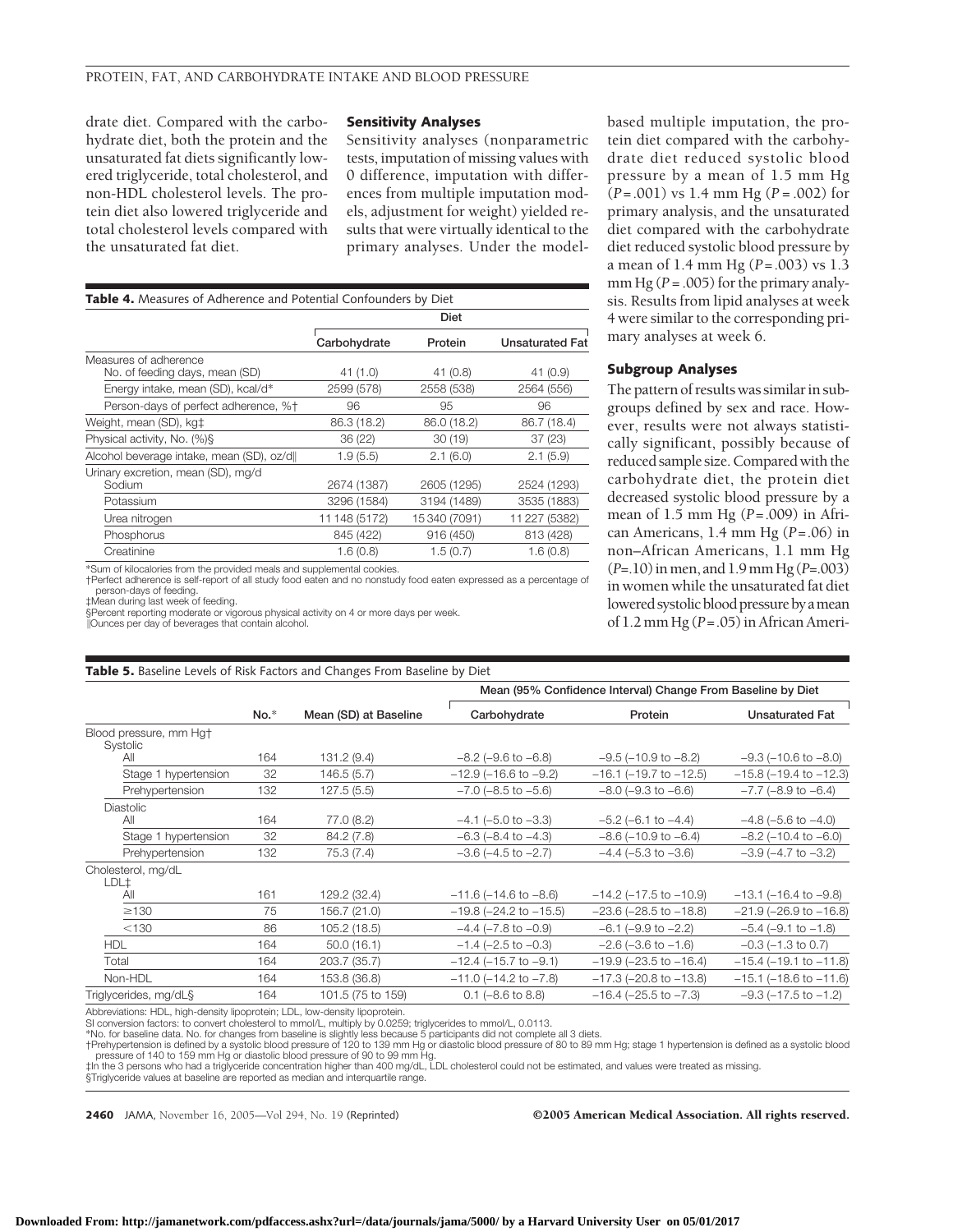cans, by 1.5 mm Hg (*P*=.05) in non– AfricanAmericans, 1.9mmHg (*P* = .001) in men, and 0.6 mm Hg (*P*=.46) in women. Compared with the carbohydrate diet, the protein diet lowered LDL cholesterol by 3.4 mg/dL (0.09 mmol/L; *P*=.09)in African Americans, 3.2 mg/dL (0.08 mmol/L; *P*=.06) in non–African Americans, 3.0 mg/dL (0.08 mmol/L; *P*=.07) in men, and 3.6 mg/dL (0.09 mmol/L; *P*=.10) in women. The unsaturated diet compared with the carbohydrate diet had no significant effect on LDL cholesterol in any sex or race subgroup.

#### **Estimated Cardiovascular Risk**

Comparedwith baseline, the 10-year risk of CHD was lower on each study diet by 16.1% to 21.0%, as estimated from the Framingham risk equation (**TABLE 6**). Compared with the carbohydrate diet, both the protein and the unsaturated fat



Error bars indicate 95% confidence intervals. To convert high-density lipoprotein, low-density lipoprotein (LDL), non–high-density lipoprotein cholesterol, and total cholesterol to mmol/L, multiply by 0.0259; triglycerides to mmol/L, 0.0113. Because 5 participants did not complete all 3 diets, between-diet differences are not identical to corresponding differences that can be estimated from Table 5.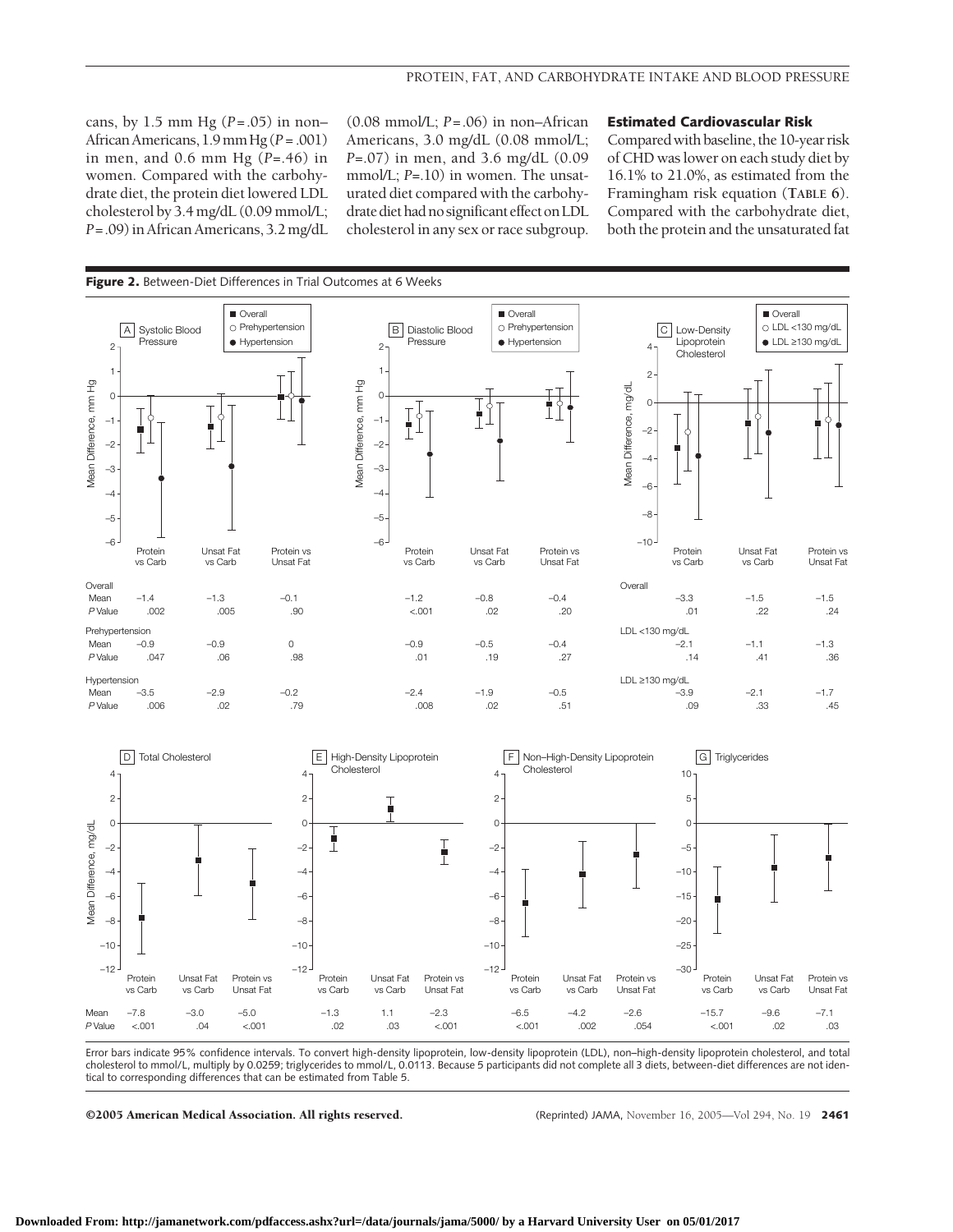**Table 6.** Estimated 10-Year Risk of Coronary Heart Disease at Baseline and by Diet From the Framingham and PROCAM Risk Equations\*

|                                   |                 |                                    | Diet    |                        |  |
|-----------------------------------|-----------------|------------------------------------|---------|------------------------|--|
|                                   | <b>Baseline</b> | Carbohydrate                       | Protein | <b>Unsaturated Fat</b> |  |
|                                   |                 | CHD Risk by Framingham Equation, % |         |                        |  |
| All                               |                 |                                    |         |                        |  |
| Estimated 10-y CHD risk+          | 5.1             | 4.3                                | 4.0     | 4.1                    |  |
| Change from baseline‡             |                 | $-16.1$                            | $-21.0$ | $-19.6$                |  |
| Change from carbohydrate‡         |                 |                                    | $-5.8$  | $-4.2$                 |  |
| Men                               |                 |                                    |         |                        |  |
| Estimated 10-y CHD+               | 7.5             | 6.4                                | 6.1     | 6.2                    |  |
| Change from baseline‡             |                 | $-13.8$                            | $-18.7$ | $-17.2$                |  |
| Change from carbohydrate‡         |                 |                                    | $-5.6$  | $-3.9$                 |  |
| Women                             |                 |                                    |         |                        |  |
| Estimated 10-y CHD+               | $2.2^{\circ}$   | 1.7                                | 1.5     | 1.5                    |  |
| Change from baseline <sup>+</sup> |                 | $-21.2$                            | $-30.0$ | $-31.3$                |  |
| Change from carbohydrate‡         |                 |                                    | $-11.1$ | $-12.9$                |  |
|                                   |                 | CHD Risk by PROCAM Equation, %     |         |                        |  |
| Men                               |                 |                                    |         |                        |  |
| Estimated 10-y CHD risk+          | 6.4             | 5.1                                | 4.4     | 4.5                    |  |
| Change from baseline‡             |                 | $-20.0$                            | $-30.7$ | $-29.4$                |  |
| Change from carbohydrate‡         |                 |                                    | $-13.4$ | $-11.8$                |  |

Abbreviations: CHD, coronary heart disease; PROCAM, Prospective Cardiovascular Munster.

The Framingham risk equation was developed in men and women and includes 6 independent variables: age, systolic\*\*<br>blood pressure, total cholesterol, high-density lipoprotein cholesterol, medication treatment for hypertensi was applied to data from the 73 male OmniHeart participants in this age range. The 8 independent variables in-<br>cluded in this equation are age, low-density lipoprotein cholesterol, smoking, high-density lipoprotein cholest systolic blood pressure, family history of premature myocardial infarction, diabetes mellitus, and triglycerides.

†Estimated percentage of individuals experiencing a CHD event over 10 years. ‡Estimated change in risk from baseline or carbohydrate diet, expressed as percentage.

diets further lowered CHD risk. Risk reductions, as estimated from the PROCAM equation, were greater than corresponding estimates from the Framingham equation, which did not include triglycerides as an independent variable.

#### **Symptoms**

Froma 15-symptomchecklist, therewere statistically significant between-diet differences in 3 symptoms. Poor appetite was reported by 17 (10%) of participants on protein, 6 (4%) on the carbohydrate, and 5 (3%) on the unsaturated fat diets; bloating or fullness was reported by 19 (12%) of participants on protein and 9 (6%) on both the carbohydrate and unsaturated fat diets; and dry mouth was reported by 10 (6%) on the protein, 5 (3%) on the carbohydrate, and 11 (7%) on the unsaturated fat diets.

### **COMMENT**

Results from this trial build on findings of our earlier research, which documented the beneficial effects of the DASH diet on blood pressure and LDL cholesterol levels.5,6,9,10 In OmniHeart, a diet that partially replaced carbohydrates with protein, about half from plant sources, lowered blood pressure, LDL cholesterol levels, and triglyceride levels, as well as HDL cholesterol levels among adults with prehypertension or stage 1 hypertension. A diet that partially replaced carbohydrates with unsaturated fat, predominantly monounsaturated fat, lowered blood pressure and triglyceride levelsandincreasedHDLcholesterollevels cholesterol but had no significant effect on LDL cholesterol levels. Estimated CHD risk was similar on the protein and unsaturated fat diets and lower than that of the carbohydrate diet.

OmniHeart results extend previous observations on the effects of protein and unsaturated fat on blood pressure. Evidence from the International Study of Macronutrients and Blood Pressure (INTERMAP)16 and other observational studies suggested an inverse association between protein intake, particularly from plant sources, and blood

pressure; however, trial results were inconsistent.<sup>13,14</sup> Two recent trials documented that increased protein intake from soy supplements, replacing carbohydrate, lowers blood pressure.<sup>15,32,33</sup> Results from OmniHeart indicate that protein mainly from nonsoy sources also reduces blood pressure in both prehypertensive and hypertensive individuals.Afew observational studies and small trials suggested that increased monounsaturated fat should lower blood pressure,<sup>34-36</sup> and OmniHeart results confirm these preliminary findings.

Animal studies and a few small trials in humans have suggested that increased sugar consumption raises blood pressure.37,38 Both the protein and the unsaturated fat diets lowered blood pressure to a similar extent. Hence, it is possible that a reduced intake of carbohydrate, rather than an increased intake of protein or monounsaturated fat, is the dietary factor that lowers blood pressure. Previous studies have tested the blood pressure effects of sugars rather than starch or foods rich in low-glycemic index carbohydrate. The glycemic index in the 3 diets used in OmniHeart is considered moderate (range, 68-75). Because the glycemic index influences the metabolic effects of dietary carbohydrate,<sup>39</sup> there is a need for additional research that explores the effects of different types of carbohydrate on blood pressure.

Previous lipid research has focused on the effects of different types of protein rather than different levels. In Omni-Heart, the protein diet lowered LDL cholesterol, triglyceride, and HDL cholesterol levels compared with the carbohydrate diet. These findings are consistent with a series of small trials<sup>19-21</sup> that documented that replacement of carbohydrate with protein from mixed sources, providing about 25% of kcal from protein, lowered total cholesterol, LDL cholesterol, and triglyceride levels. In OmniHeart, the small reduction in HDL cholesterol levels from the protein diet (2.6% vs carbohydrate; 4.7% vs unsaturated fat) is unexpected, whereas the carbohydrate diet showed its wellestablished HDL cholesterol–lowering effects compared with fat.40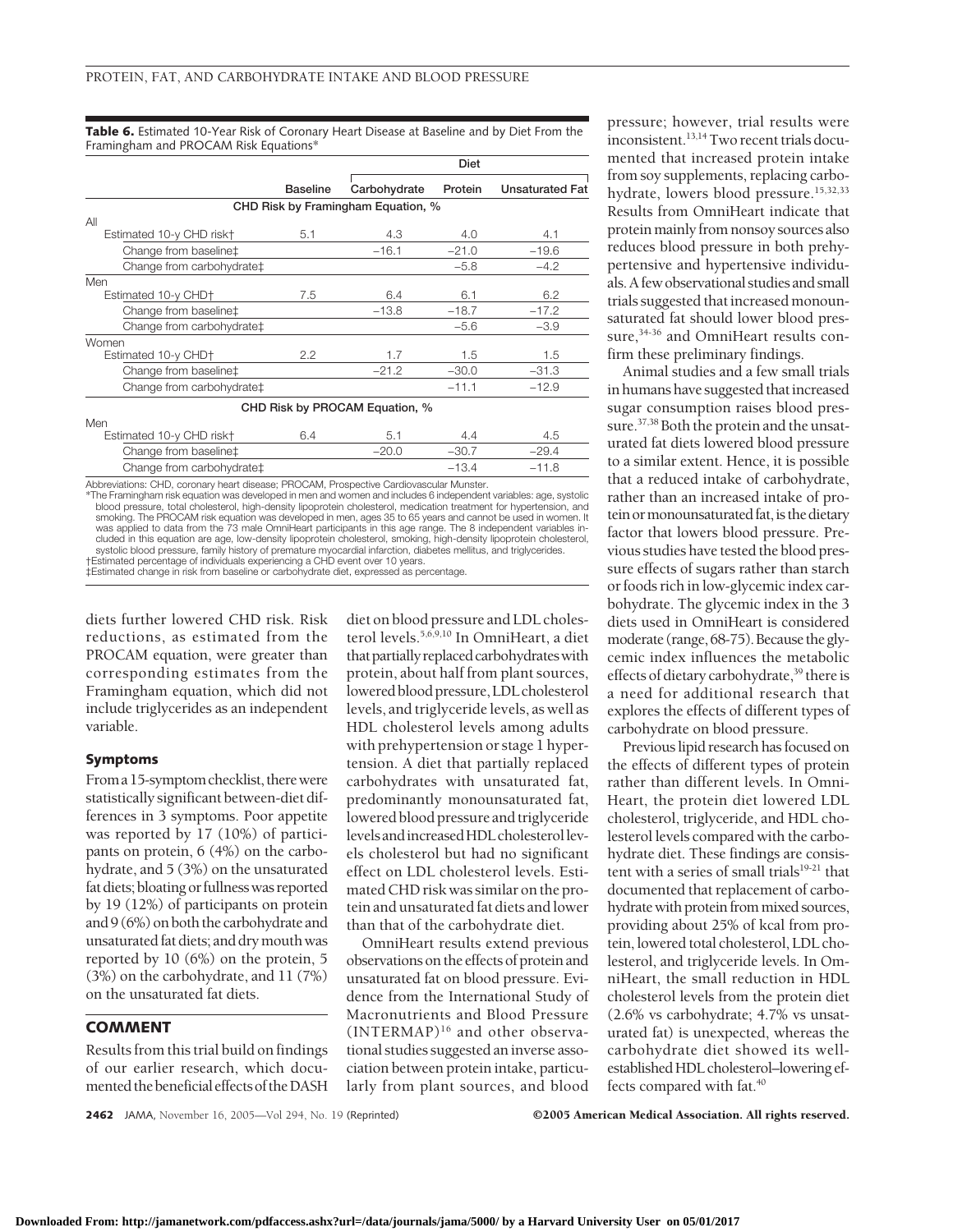It is well-known that replacement of carbohydrate with dietary fat lowers triglyceridelevels.40 In OmniHeart, the protein diet substantially lowered serum triglycerides compared with the carbohydrate diet. Because the protein diet reduced serum triglycerides to a greater extent than did the unsaturated fat diet, protein may have a direct triglyceridelowering effect beyond that of replacing carbohydrate, a nutrient that increases triglyceride concentrations. These novel effects of dietary protein on lipid risk factors merit further study.

The fact that each study diet provided recommended levels of saturated fat, cholesterol, fiber, fruits, vegetables, sodium, potassium, and other minerals has implications for the interpretation of trial results.We did not test an unhealthful control diet because previous trials documented the benefits of the DASH diet, which is similar to the carbohydrate diet. However, inferences on the effects of the OmniHeart diets, relative to a typical diet in the United States, can be drawn from changes from baseline when participants were eating their own diets. These observed changes, while often substantial, should be interpreted cautiously because they are subject to regression to the mean. Because there were exclusion criteria for low blood pressure but not for low lipid levels, the phenomenon of regression to the mean likely affected the magnitude of blood pressure change from baseline more so than the magnitude of corresponding lipid changes.

Still, the effects of the carbohydrate diet, net of baseline, and the effects of the DASH diet tested in 2 other feeding studies5,6,9,10 appeared similar. The magnitude of blood pressure and LDL cholesterol reduction from the DASH diet and the carbohydrate diet were nearly identical (systolic blood pressure, 6 mm Hg vs 8 mm Hg; LDL cholesterol 11 mg/dL [0.28 mmol/L] for both), whereas HDL cholesterol levels decreased more from the DASH diet than the carbohydrate diet (3.8 vs 1.4 mg/dL [0.10 vs 0.04 mmol/ L]).5,9 Factors that might have lowered blood pressure from baseline are reduced sodium intake, increased potassium intake, and other aspects of the DASH diet from which the study diets were formulated. Given these considerations, changes from baseline in Omni-Heart are likely to be real and indicate major benefits from all 3 diets.

Asafeeding study,OmniHearthas severalstrengths.The trialachievedhighrates of dietaryadherenceasevidenced by selfreport and objective measurements. Follow-up data collection was virtually complete. Second, the trial controlled weight and held constant other potential confounders. Third, results should be widely applicable to the US population. The study population was large and demographicallyheterogeneous.Theblood pressure inclusion criteria were broad; more than 50% of US adults (>100 million in the United States) have blood pressure in this range.<sup>41</sup> By using commonly availablefoodproducts, typicallynomore than moderately priced, the trial tested diets that the general population could afford and adopt.

The trial also has limitations. The duration of feeding on each diet was brief, just 6 weeks. Still, the effects of dietary interventions on risk factors tend to persist as long as adherence is maintained.<sup>42,43</sup> Second, the trial did not adjust for multiple comparisons, an actively debated issue.<sup>44</sup> However, our main results are robust even at a significance level corresponding to strict Bonferroni adjustment with 4 comparisons (*P*.0125), reflecting 2 primary betweendiet contrasts and 2 primary outcomes). Third, trial outcomes were CVD risk factors, not clinical events. Nevertheless, in longitudinal observational studies, substitution of carbohydrates with increased protein intake from plants is associated with reduced risk of CVD.17,18 Likewise, an increased intake of monounsaturated fat has been associated with reduced CVD and total mortality.<sup>45</sup> These results from observational studies corroborate our findings in which CHD risk, as estimated from the Framingham and PROCAM risk equations, was lower on all 3 diets compared with baseline and lower on the protein and the unsaturated fat diets compared with the carbohydrate diet.

Despite the fact that the majority of participants were overweight, the trial was an isocaloric feeding study in which weight was held constant. As an isocaloric feeding study, OmniHeart has the advantage of comparing the effects of different macronutrient profiles without the confounding effects of weight loss. Whether the study diets, as consumed by free-living persons, might also affect weight is uncertain. Worldwide, most lean populations traditionally consume diets that are high in complex carbohydrate and low in fat. However, emerging evidence suggests that hypocaloric diets that are either high in protein<sup>46</sup> or monounsaturated fat<sup>47</sup> might facilitate weight loss. Hence, overweight persons who adopt either the protein or the unsaturated fat diets should consume hypocaloric versions to concomitantly lose weight.

Results from OmniHeart have important implications. First, our results provide strong evidence that, in addition to salt, potassium, weight, alcohol, and the DASH diet, macronutrients also affect blood pressure. Second, the DASH diet, as tested in this trial, can be improved; partial substitution of carbohydrateswith protein, about half from plant sources, or with unsaturated fat, predominantly monounsaturated fat, has beneficial effects on blood pressure and serumlipid levels. Third, the magnitude of effects have both public health and clinical importance. The blood pressure reductions and improved lipid profiles should reduce CVD risk in the general population<sup>2,23</sup> and mitigate the need for drug therapy in persons with risk factor levels above treatment thresholds.

In conclusion, in the setting of recommended levels of saturated fat, cholesterol, fiber, fruit, vegetables, and minerals, diets that partially replace carbohydrates with protein or monounsaturated fat can further lower blood pressure, improve lipid risk factors, and reduce CVD risk.

**Author Affiliations:** Welch Center for Prevention, Epi-<br>demiology and Clinical Research (Drs Appel, Miller, and Erlinger and Ms Charleston), Division of General Internal Medicine (Drs Appel, Miller, and Erlinger and Ms McCarron), and Department of Epidemiology (Drs Appel, Miller, and Erlinger and Ms Charleston), Johns Hopkins